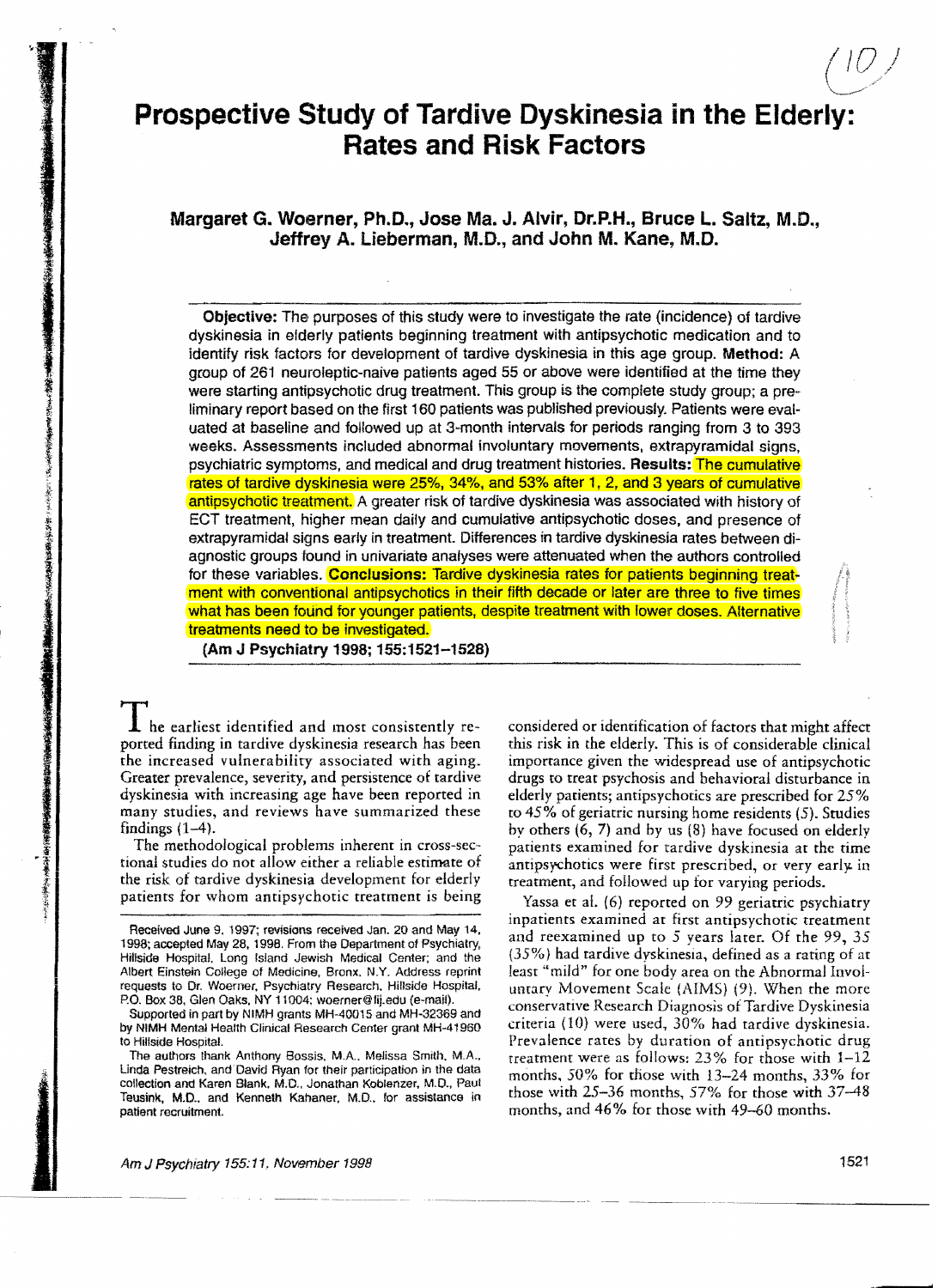Patients who developed tardive dyskinesia were significantly younger and were hospitalized and treated for longer periods than those who did not. Diagnoses of major depressive disorder and alcoholic dementia were associated with high rates of tardive dyskinesia. The rate for men was higher than for women, significantly so when the Research Diagnosis of Tardive Dyskinesia criteria {lO} were used. The data analyses did not explore the potential confounds between variables such as age, gender, diagnosis, and treatment.

Jeste et a1. (7) prospectively examined 266 consecutively admitted Department of Veterans Affairs outpatients aged 45 and older who did not have abnormal movements at baseline. Most had been treated for less than 90 days at baseline and were treated continuously with low doses of antipsychotics.

The cumulative proportion of patients developing tardive dyskinesia by the end of 1 year was 26% (95% confidence interval=19% to 33%); by 2 years it was 52% (95% confidence interval=41% to  $62\%$ ); and by 3 vears it was 60% (95% confidence interval=48% to 72%). Multivariate analyses indicated that longer antipsychotic treatment before baseline, a larger amount of high-potency antipsychotics during follow-up, a history of alcohol abuse, a higher global AIMS score at baseline, and greater instrumental tremor measured during follow-up were significantly related to greater risk of tardive dyskinesia. The extent to which high potency, as opposed to high cumulative dose, was the influential variable was not dearly ascertained. Non-Caucasians and patients with diabetes had higher risks that were not statistically significant. Diagnosis, sex, and ratings of extrapyramidal signs were not related to tardive dyskinesia risk, although the instrumental tremor variable probably represents early extrapyramidal signs.

We reported preliminary results for the first 160 patients who participated in our prospective study of elderly patients followed from the beginning of their first course of antipsychotic treatment (8). We now present data for the complete study group of 261 patients.

#### **METHOD**

#### Subjects

Patienrs 55 years of age or older who were just beginning antipsychotic drug treatment were recruited from the geriatric services of Long Island Jewish-Hillside Medical Cenrer, Glen Oaks, N.Y.; Parker Jewish Geriatric Center, New Hyde Park, N.Y.; and Beth Israel Medical Center, New York. The treating physician's permission was obtained before the srudy was explained ro patients and family members; oral agreement to participate was obtained. Written informed consent was obtained for special procedures (e.g., videotaping, computerized tomography [CT] scans), and written releases were obtained for records of prior treatmem.

Patiems showing abnormal involuntary movements with no history of antipsychotic drug treatment were excluded from the analr' ses, as *were* those with a previous history of anripsychotic treatment or with a neurological disorder (Huntington's or Parkinson'5 disease) that may have produced abnormal movements.

#### **Assessments**

The following were completed at study entry: medical records reviews and interviews with patients, relatives, and treatment sraff to obtain demographic. medical, and psychiatric histories; semistructured interviews with ratings on the Mini-Mental State (11), Brief Psychiatric Rating Scale (BPRS), anchored version (12), and Global Assessment Scale 191; the Nurses' Observarion Scale for Inpatient Evaluation (NOSIE1(9); and a standardized examination for abnormal involuntary movements and extrapyramidal side effects with ratings on the modified Tardive Dyskinesia Rating Scale (13) and the Simpson-Angus Raring Scale (14). The Simpson-Angus scale was repeated weekly for the first 4 weeks, then quanerly; the Tardive Dyskinesia Raring Scale was repeated at 4 weeks and then quarterly. The NOSIE and medicarion history reviews were repeated every 3 months. The remaining scales were repeated every 6 to 12 months. Psychiatric and medical diagnoses were taken from the clinical records; DSM-Ul-R criteria were used at each study site. When more than one diagnosis was listed, the records were reviewed and a judgment was made to designate a primary diagnosis.

The Tardive Dyskinesia Raring Scale includes 28 items and a 6 point global score. In addition, the seven body-area items of the AIMS were rated. For the team of three trained raters, the interrater reliability (intraclass correlation coefficient) was 0.91 for the Tardive Dyskinesia Rating Scale global rating and 0.83 for the sum of the seven AIMS ratings.

Patients with a Tardive Dyskinesia Rating Scale global score of 1 ("questionable") or higher were examined by a second rater, and in some cases a third, to confirm the severity level. A global rating of at least 2 ("mild"), by two independent examiners, was required to designate a "case" of tardive dyskinesia. For 97% of the tardive dyskinesia cases, the severity criteria of the Research Diagnosis of Tardive Dyskinesia (10) were also fulfilled; these require AIMS ratings of "mild" movements in two or more body areas or "moderate" or greater in one. Whenever possible, patients with presumptive tardive dyskinesia were videotaped and were given neurological examinations, clinical laboratory testing, and a noncontrast CT scan to identify possihle false positive cases.

We did not participate in treatment decisions except to suggest antipsychotic discontinuation if tardive dyskinesia developed. Actually, the majority of patients, with tardive dyskinesia and withom, were withdrawn from medication periodically by their clinicians.

#### **Statistical Methods**

We estimated cumulative rates of tardive dyskinesia by using life table analysis, and we used Cox proportional hazards regression to examine the effects of single and multiple potential risk factors. The time to development of tardive dyskinesia was calculated by starting from the day of the first antipsychotic dose regardless of whether the patient had been assessed for tardive dyskinesia at this time. Because rreatmenr was often not continuous throughout follow-up, both analyses of single risk factors and multivariate regression analyses incorporated a time-varying covariate indicating whether individuals were or were not taking antipsychotic drugs. The proportional hazards assumption of Cox regression was tested by incorporating terms represeming the interaction of the risk factor with time into the Cox models. Analyses that indicated changing hazard ratios over time were followed up with life table analyses to inspect the pattern of survival curves over time. Two-tailed rests of significance were used; 95% confidence intervals were computed for the hazard ratios.

We used survival analysis because of the different lengths of follow-up for the patienrs. The majority of patients did not develop ah· normal movements during follow-up, leading to right-censored data, in which the time to event is unknown (having nor yet occurred) bur is known to be at least as long as the follow-up period. Survival analysis adjusts for right-censored data. Cox proportional hazards regression models were run by using the PHREG procedure of SAS (15). The LIFETEST procedure (16) was used for life table analysis.

Risk factors could be fixed at study entry (sex, race, diagnosis) or could vary with time (whether or not the patient was taking antipsychotic drugs, cumulative and mean daily antipsychotic drug dose). The cumulative drug dose was the total amount of drug in chlor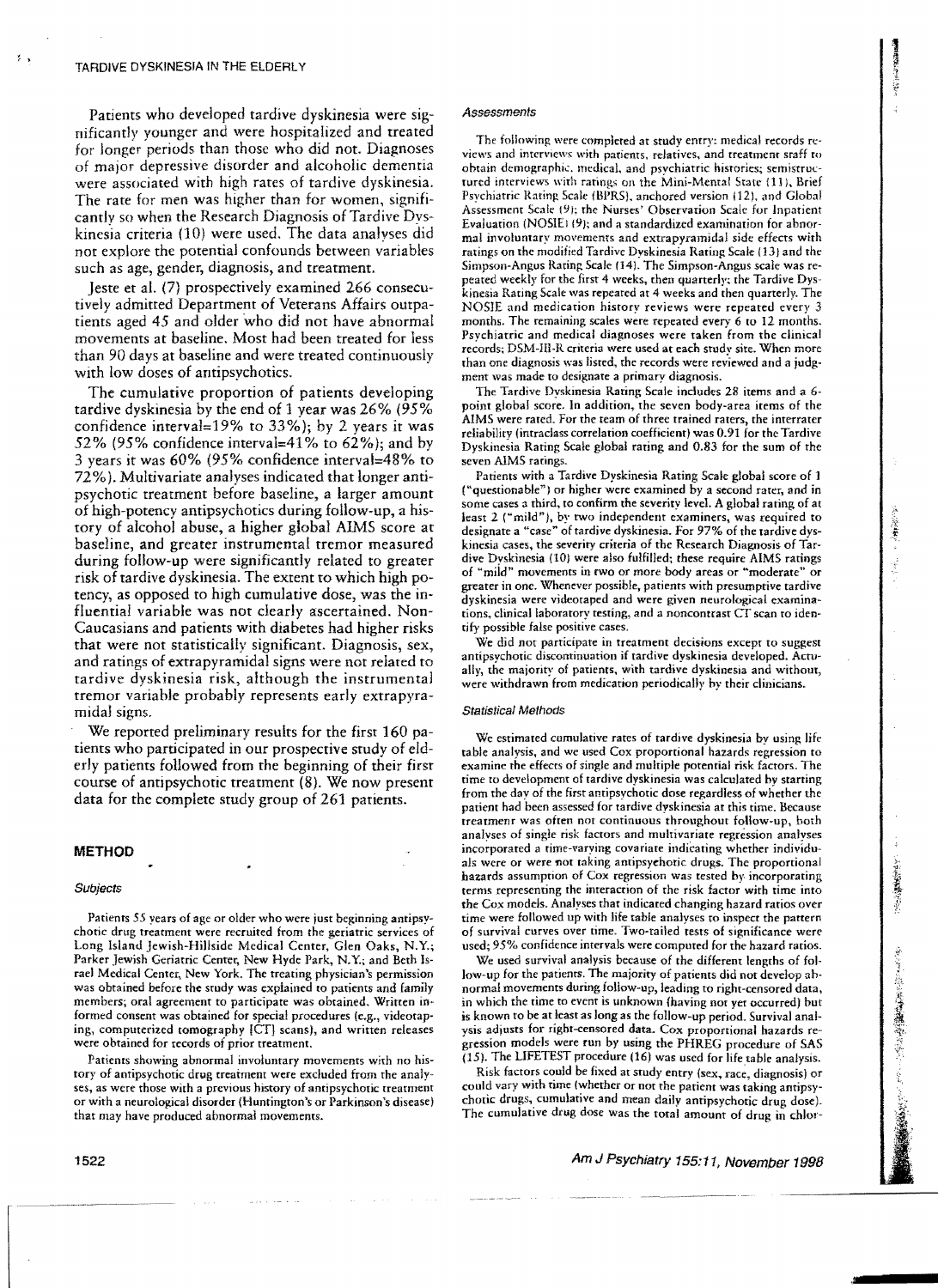promazine equivalents received by a patient through the date of each tardive dyskinesia examination. The mean daily dose was calculated by dividing the cumulative drug dose for the period between ratings by the number of days between ratings.

. Some patients had repeated assessments long after they stopped taking medication. A 100-day drug-free window was allowed wherein patients were considered still at risk for developing tardive dyskinesia. If patients who stopped taking and remained without antipsychotic drugs did nor develop tardive dyskinesia within 100 days, their data was right-censored at the end of the 100 days. Thus, any dyskinesias diagnosed more than 100 days after medication discontinuation would not contribute to the tardive dyskinesia rate.

# RESULTS

# Study Group

We recruited 353 patients. For the analyses of tardive dyskinesia rates and risk factors we included patients who had at least 7 days of treatment with antipsychotic drugs and were followed up for at least 4 weeks. From the original group, 76 patients failed to meet these criteria: 20 never started taking antipsychoties, 10 had less than 1 week of exposure, six died, 27 refused follow-up, five were excluded because information indicating substantial prior antipsychotic treatment was later obtained, and eight were excluded for medical and other reasons.

Abnormal movements were present in 20 patients at baseline. Five of these were withdrawn from the study because of prior antipsychotic treatment, as just noted. Of the remaining 15, seven were antipsychotic drug naive and eight had some exposure (1, 1, 3, 5, 6, 11, 23, and 24 days, respectively). Another patient showed abnormal movements after baseline but before starting medication. These 16 patients were excluded from the analyses.

#### Subject Characteristics

Table 1 shows the characteristics of the 261 patients included in the analyses. The length of follow-up ranged from 3 to 393 weeks (mean= $114.7$  weeks). Baseline BPRS ratings suggested that for most patients, antipsychotic treatment was instituted in response to psychotic symptoms, either with agitation (51%) or alone (31%). Agitation alone was present in 9% of the patients, and 9% were not rated as either psychotic or agitated at baseline.

The medical histories included the following conditions: cardiovascular disorder,  $N=168$  (64%); connective tissue disease,  $N=79$  (30%); endocrine disorder, N=57 (22%); gastrointestinal disorder, N=62 (24%); and cancer,  $N=34$  (13%). Nearly all (94%) of the patients had at least one chronic medical condition.

# Antipsychotic Treatment During Study

The treatment and outcomes of these patients were previously reported in detail (17). The dear drug of choice at all sites was haloperidol, prescribed for 68% of the patients ( $N=177$ ); a low-potency drug, usually

#### TABLE 1. Characteristics of 261 Elderly Subjects Beginning Neuroleptic Treatment

| Characteristic                                   | Value |      |  |
|--------------------------------------------------|-------|------|--|
|                                                  | Maan  | SD   |  |
| Age (years)                                      | 76.9  | 9.3  |  |
| <b>Education (years)</b>                         | 10.4  | 3.8  |  |
| Age at onset of neurological or psychiatric      |       |      |  |
| treatment (years)                                | 73.3  | 13.5 |  |
| Total weeks of follow-up                         | 114.7 | 99.8 |  |
|                                                  | Ν     | %    |  |
| Sex                                              |       |      |  |
| Male                                             | 69    | 26   |  |
| Female                                           | 192   | 74   |  |
| Race                                             |       |      |  |
| White                                            | 221   | 85   |  |
| Black                                            | 24    | 9    |  |
| Hispanic                                         | 13    | 5    |  |
| Asian                                            | з     | 1    |  |
| Primary diagnosis (DSM-III-R)                    |       |      |  |
| Organic mental syndromes                         |       |      |  |
| Alzheimer's dementia                             | 54    | 21   |  |
| Multi-infarct dementia                           | 32    | 12   |  |
| Organic delusional syndromes and other or-       |       |      |  |
| ganic mental syndromes                           | 78    | 30   |  |
| Other axis I disorders                           |       |      |  |
| Major mood disorder                              | 63    | 24   |  |
| Schizophrenia or schizoaffective disorder        | 13    | 5    |  |
| Anxiety disorders and other disorders            | 21    | 8    |  |
| History of ECT                                   | 15    | 6    |  |
| Prior psychotropic medication                    |       |      |  |
| Anxiolytic                                       | 79    | 30   |  |
| Antidepressant                                   | 71    | 27   |  |
| Hypnotic                                         | 24    | 9    |  |
| Lithium                                          | 13    | 5    |  |
| Stimulant                                        | 10    | 4    |  |
| Extrapyramidal signs within 31 days of treatment | 123   | 47   |  |

thioridazine, was prescribed for  $11\%$  (N=30). Although treatment tended to be intermittent and/or short-term, 76% of the patients were treated continuously for the first month ( $N=198$ ). Of the 163 patients followed for 1 year, 31 % were treated for 49 weeks or more in the first year ( $N=51$ ), and 21% were treated for 2 months or less (N=35).

The medication dose was very [ow for most patients. The average daily dose in chlorpromazine equivalents was 80 mg ( $SD=156$ ) at the start and was 50 mg or less  $(51$  mg haloperidol) for 51% of the 83 patients who were taking medication at 1 year ( $N=42$ ). During the study, 55 patients received anticholinergic medication, most for short periods and in low doses.

# Dyskinesia Cases Identified During Follow-Up

Of the 261 patients, 60 developed dyskinesia during follow-up. Most cases (77%) were rated as "mild" at the time of diagnosis, and the severity of tardive dyskinesia was never rated more than "mild" for 28 (47%). A severity rating of "moderate" was given to 24 cases (40%) at some point during the follow-up, and eight patients ( 13%) had moderately severe movements during at least one examination. Orofacial movements predominated and were always present whenever any movements were observed; 22 patients (37%) had only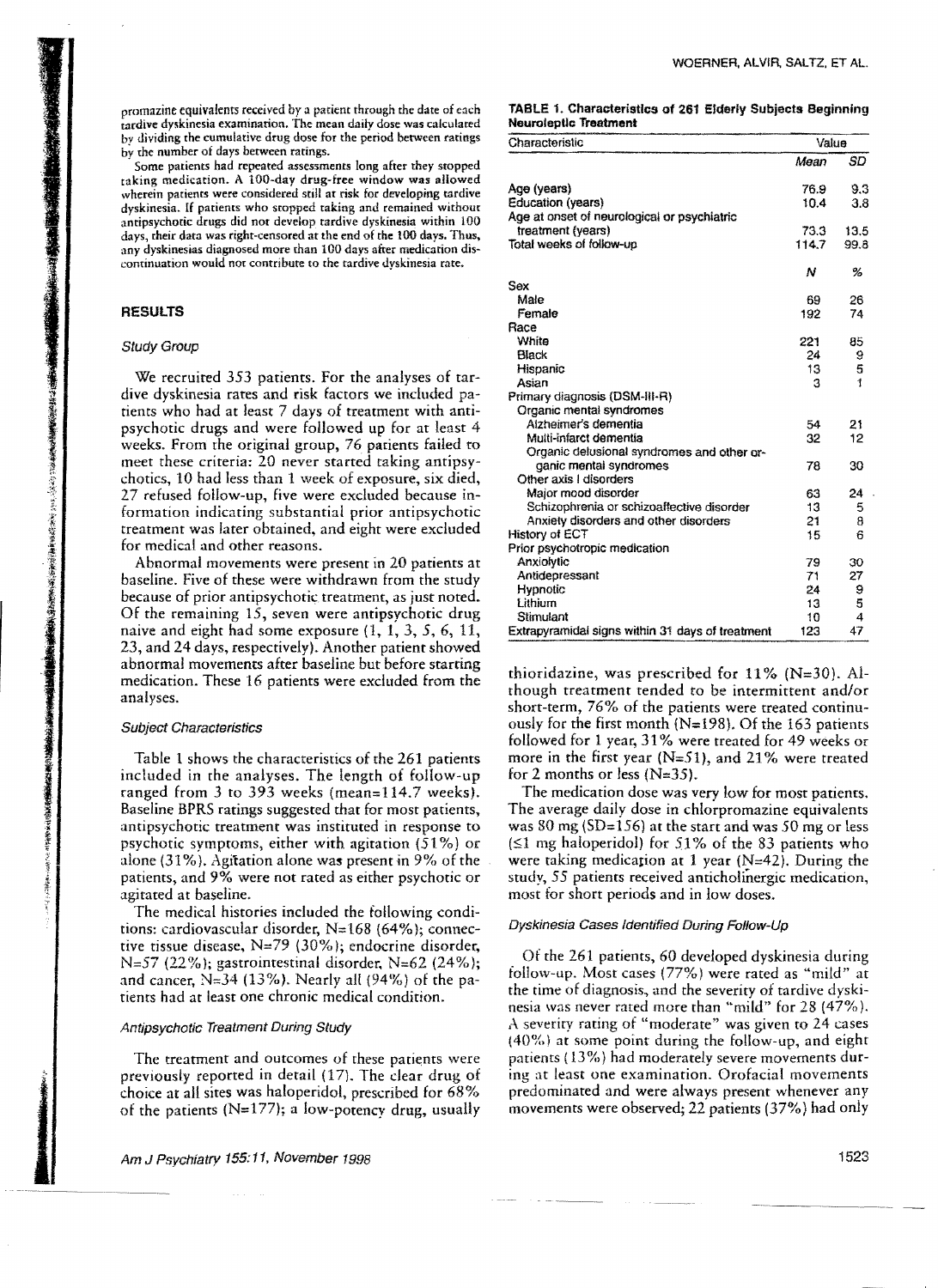FIGURE 1. Cumulative Percent (Inner Curve) of 261 Elderly Subjects Beginning Neuroleptic Treatment Who Developed Tardive Dyskinesia, by Calendar Week of Follow-Up\*



<sup>a</sup> Outer curves depict 95% confidence limits. Descending curve represents percent of subjects remaining at risk lor developing tardive dyskinesia.

orofacial movements throughout, and 38 patients (63%) had movements in other body areas during at least one examination. The movements persisted for at least 3 months in 77% of the cases ( $N=46$ ) and for at least 6 months in 67% (N=40). There were only four cases of transient (withdrawal) dyskinesia. Nine patients were not followed for 3 months; thus, the persistence of their tardive dyskinesia is indeterminate. For the 46 patients with persistent tardive dyskinesia, 39 (85%) had movements throughout the entire remaining follow-up; this was more than 1 year for 30 patients and more than 2 years for 23. The majority (61 %) of the patients with persistent dyskinesia had abnormal movements after discontinuing antipsychotic treatment.

## Tardive Dyskinesia Rate

The cumulative rate (incidence) of tardive dyskinesia was 10% (95% confidence intervaJ=14%-26%) after 1 year, 30% (95% confidence interval=22%-38%) after 2 years, and  $42\%$  (95% confidence interval= $32\%$ -53%) after 3 calendar years of follow-up. Figure 1 illustrates the cumulative proportion of cases occurring and of the original subjects remaining at risk for tardive dyskinesia over time. After approximately 1, 2, and 3 years of cumulative antipsychotic exposure, the cumulative rates of tardive dyskinesia were 25% (95% confidence interval=18%-32%), 34% (95% confidence intervaI=26%-43%), and 53% (95% confidence interval=41%-66%), respectively (figure 2). While our preliminary data (8) suggested a plateau after 1 year, the data on the full study group indicate that cases continued to develop after this.

# Risk Factors

Patients were more likely to show tardive dyskinesia when examined while not taking medication than





a Outer curves depict 95% confidence limits.

when they were taking medication. The hazard ratio estimating the time-varying effect of being without medication was 3.25 (95% confidence interval=1.92– 5.49;  $\chi^2$ =19.40, df=1, p<0.0001). The analyses of risk factors all incorporated the time-varying covariate indicating medication status into the model, thus controlling for whether or not the patients were taking antipsychotic drugs.

*Patient variables.* Men and women did not differ significantly in tardive dyskinesia vulnerability, and age was also not a significant predictor of tardive dyskinesia risk in this group of elderly patients. Other variables unrelated to tardive dyskinesia risk included race, educational level. substance abuse and smoking histories, use of anticholinergic medication, and number of medical problems noted. Patients with diabetes (defined as receiving oral hypoglycemic or insulin medication) were nonsignificantly more likely to develop tardive dyskinesia (hazard ratio=1.34, 95% confidence interval=0.68-2.66;  $\chi^2$ =0.70, df=1, p=0.40).

Preliminary life table analyses of tardive dyskinesia rates by diagnosis indicated that the rate was significantly higher for patients with multi-infarct dementia than for those with other organic mental syndrome diagnoses. Comparing the rates for patients with diag-. noses grouped under "other axis I disorders" (table I) revealed no significant differences between them. Nonetheless, given the literature suggesting that a diagnosis of mood disorder is a risk factor for tardive dyskinesia (18), we used this diagnosis as a separate category in subsequent analyses, which therefore compared the following four groups: 1) multi-infarct dementia (N=32}; 2} Alzheimer's dementia plus organic, delusional, and other organic mental syndromes ( $N=$ 132); 3) major mood disorder  $(N=63)$ ; and 4) schizophrenia, schizoaffective disorder, and other axis I psychiatric disorders ( $N=34$ ). The group with Alzheimer's dementia plus other organic mental syndromes initially showed a iower rate of tardive dyskinesia (Wilcoxon  $\chi^2$ =9.36, df=3, p=0.03) than the other three diagnostic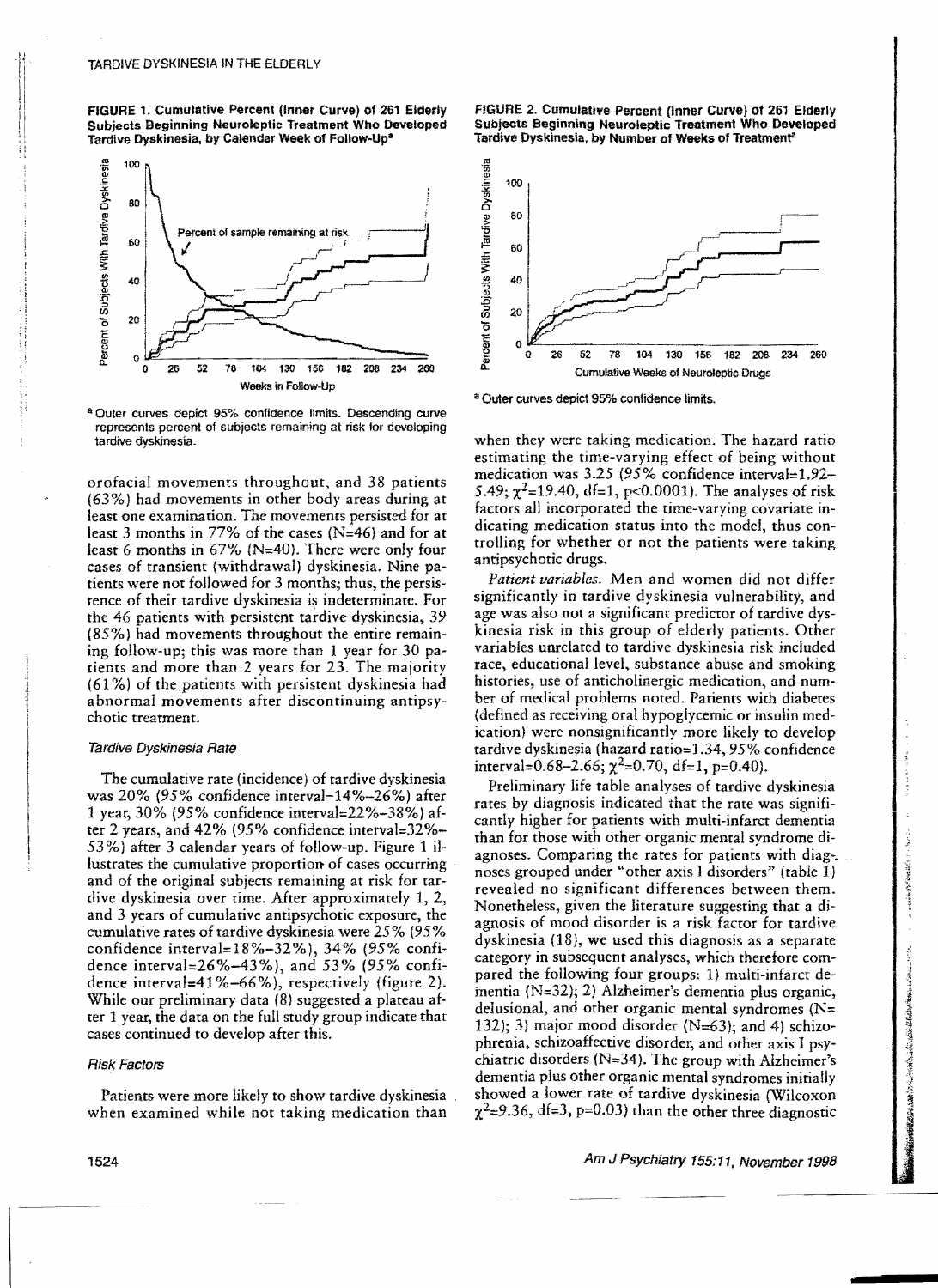WOERNER. ALVIR, SALTZ, ET AL.

groups. This effect was lost after 2.5 calendar years of follow-up, although the small number of subjects remaining after this point dictates caution in interpretation (figure 3). When we used Cox regression analysis limited to the first 2 years of follow-up, the patients with major mood disorder (hazard ratio $=2.23$ , 95% confidence interval=1.09-4.61;  $\chi^2$ =4.76, df=1, p= 0.03), multi-infarct dementia (hazard ratio=2.18, 95% confidence interval=0.93-5.11;  $\chi^2$ =3.21, df=1, p= 0.07), and schizophrenia and uther axis I psychiatric disorders (hazard ratio=2.21, 95% confidence interval=0.95-5.18;  $\chi^2$ =3.36, df=1, p=0.07) had higher rates of tardive dyskinesia than the patients with Alzheimer's dementia and other organic mental syndromes. The hazard ratios for the three groups with high rates were of similar magnitudes and did not differ statistically from each other. However, the mood disorder group was the only group with a significantly higher rate than the comparison group (Alzheimer's dementia plus other organic mental syndromes).

*Treatment variables.* Higher risk of tardive dyskinesia was associated with higher mean daily and cumulative antipsychotic dosage early in treatment, but the effect diminished later on. Analyses limited to the first 2 years of follow-up revealed hazard ratios of 1.13 (95% confidence interval=1.03-1.23;  $\chi^2$ =7.39, df=1, p= 0.007) per  $10,000$  mg of cumulative chlorpromazineequivalent dose and 1.28 (95% confidence interval= 1.09-1.50;  $\chi^2$ =8.98, df=1, p=0.003) per 100 mg of mean chlorpromazine-equivalent daily dose. History of treatment with ECT was a significant predictor of tardive dyskinesia (hazard ratio= $6.97$ ,  $95\%$  confidence interval=3.31-14.68;  $\chi^2$ =26.03, df=1, p=0.0001). Early extrapyramidal signs was a trend-level predictor but was srronger in analyses limited to the first 2 years of follow-up (hazard ratio=2.10,  $95\%$  confidence interval=1.15-3.83;  $\chi^2$ =5.81, df=1, p=0.02).

The variables significantly associated with development of tardive dyskinesia (time-varying antipsychotic status, antipsychotic dose, early extrapyramidal signs, history of ECT, and diagnosis) were included in two sets of multivariable Cox regression models to test for their independent effects. Since patients with diagnoses of organic mental syndrome received lower doses of medication than did those with other axis I disorders, the first set of analyses looked at the effects of antipsychotic status, diagnosis, and dose (expressed as cumulative and mean daily dosage). Table 2 lists hazard ratios, 95% confidence intervals, and significance levels for these variables. These analyses were limited to the first 2 years of follow-up because of the nonproportionality of hazard ratios over the full follow-up period and the small number of subjects at the later time points. The hazard ratios for antipsychotic status and dose were similar to those in the single-variable analvses already discussed and retained statistical signiticance. Patients diagnosed with mood disorders. schizophrenia and other axis I disorders. and multi-infarct dementia all had higher rates of tardive dyskinesia than the group with Alzheimer's dementia and other

FIGURE 3. Cumulative Percent of 261 Elderly Subjects Beginning Neuroleptic Treatment Who Developed Tardive Dyskinesia, by Diagnostic Category



organic syndromes. However, the only statistically significant hazard ratio was 2.11, for the mood disorder group in the analysis that used cumulative dose.

Table 3 presents hazard ratios, 95% confidence intervals. and significance levels for the second set of analyses, with early extrapyramidal signs and ECT added as covariates. Compared with the first set, the hazard ratio for major mood disorder was attenuated to 1.53 for the analysis using cumulative dose and 1.47 for the analysis using mean dose. There was little change in the hazard ratios for schizophrenia and other psychiatric disorders and for multi-infarct dementia. The cumulative-dose variable remained statistically significant, while the mean-dose variable failed to reach statistical significance. Early extrapyramidal signs and history of ECT continued to show strong and significant effects on the rate of tardive dyskinesia.

## **DISCUSSION**

The tardive dyskinesia rates found for our complete study group are consistent with our preliminary findings with considerably narrowed confidence limits. Further. our rates are similar to those in the two other studies of older patients followed from the beginning of their antipsychotic treatment (6, 7). Thus, we are now confident that the rate of tardive dyskinesia for patients above age  $50$  who are beginning treatment with typical antipsychotics is three to five times what has heen found for younger age groups (19,20), despite the fact that the older patients are treated with much lower doses and the younger patients studied typically have long exposures to antipsychotics at baseline. Further, the movements are persistent and reach at least moderate levels of severity for the majority of the elderly patients affected.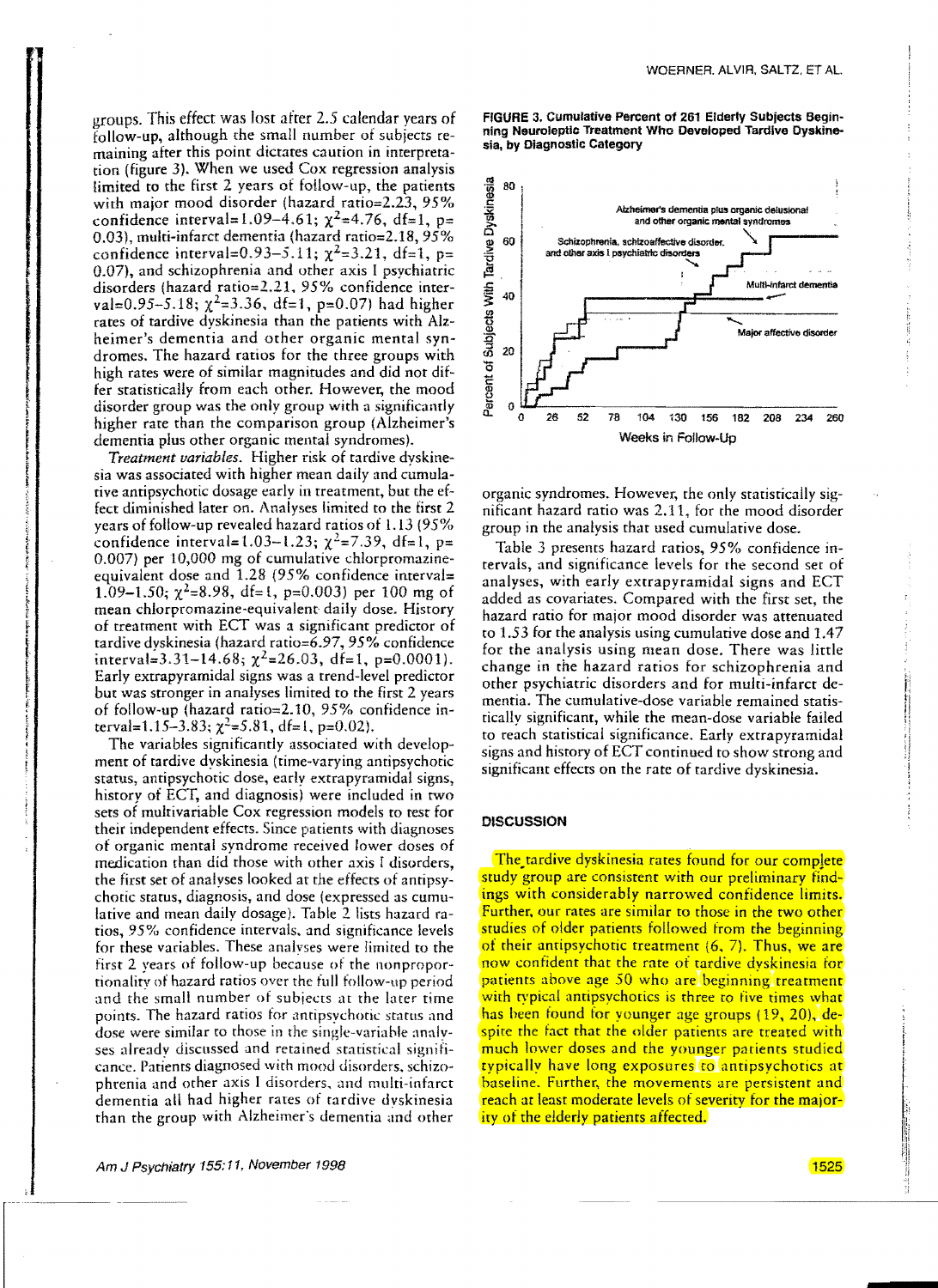| TABLE 2. Hazard Ratios for Multivariable Analyses of Effects of Treatment Status, Dose, and Diagnosis on Rate of Tardive Dyski- |  |
|---------------------------------------------------------------------------------------------------------------------------------|--|
| nesia During 2-Year Follow-Up in 261 Elderly Subjects Beginning Neuroleptic Treatment                                           |  |

| Variable                              | <b>Analysis for Cumulative Dose</b><br>(per 10,000 mg)<br>of chlorpromazine equivalents) |                            |      | Analysis for Mean Daily Dose<br>(per $100 \text{ mg}$<br>of chlorpromazine equivalents) |                            |      |
|---------------------------------------|------------------------------------------------------------------------------------------|----------------------------|------|-----------------------------------------------------------------------------------------|----------------------------|------|
|                                       | Hazard Ratio <sup>2</sup>                                                                | 95% Confidence<br>Interval |      |                                                                                         | 95% Confidence<br>Interval |      |
|                                       |                                                                                          | Low                        | High | Hazard Ratio <sup>a</sup>                                                               | Low                        | High |
| Neuroleptic medication (discontinued) | 3.81                                                                                     | 2.08                       | 6.98 | $4.33**$                                                                                | 2.34                       | 8.00 |
| Neuroleptic dose                      | $1.12^*$                                                                                 | 1.02                       | 1.23 | $1.23*$                                                                                 | 1.04                       | 1.47 |
| Diagnosisb                            |                                                                                          |                            |      |                                                                                         |                            |      |
| Major mood disorder                   | 2.11"                                                                                    | 1.02                       | 4.36 | 1.99                                                                                    | 0.95                       | 4.17 |
| Schizophrenia and other axis I        |                                                                                          |                            |      |                                                                                         |                            |      |
| psychiatric disorders                 | 1.72                                                                                     | 0.68                       | 4.32 | 1.76                                                                                    | 0.72                       | 4.30 |
| Multi-infarct dementia                | 2.33                                                                                     | 0.99                       | 5.46 | 2.25                                                                                    | 0.96                       | 5.29 |

a Significance determined with Wald chi-square test (df=1).

<sup>b</sup> Reference group is Alzheimer's dementia and other organic mental syndromes.

 $*_{p<0.001}$ .  $*_{p<0.001}$ .

TABLE 3. Hazard Ratios for MuHivariable Analyses of Effects of Treatment Status, Dose, Early extrapyramidal Signs, ECT, and Diagnosis on Rate of Tardive Dyskinesia During 2-Year Follow-Up in 261 Elderly Subjects Beginning Neuroleptic Treatment

| Variable                               | Analysis for Cumulative Dose<br>(per 10,000 mg)<br>of chlororomazine equivalents) |                            |       | Analysis for Mean Daily Dose<br>(per 100 ma<br>of chlorpromazine equivalents) |                            |       |
|----------------------------------------|-----------------------------------------------------------------------------------|----------------------------|-------|-------------------------------------------------------------------------------|----------------------------|-------|
|                                        |                                                                                   | 95% Confidence<br>Interval |       |                                                                               | 95% Confidence<br>Interval |       |
|                                        | Hazard Ratio <sup>a</sup>                                                         | Low                        | High  | Hazard Ratio <sup>a</sup>                                                     | Low                        | High  |
| Neuroleptic medication (discontinued)  | 4.09                                                                              | 2.22                       | 7.53  | $4.63***$                                                                     | 2.46                       | 8.71  |
| Neuroleptic dose                       | 1.14                                                                              | 1.03                       | 1.25  | 1.16                                                                          | 0.99                       | 1.37  |
| Extrapyramidal signs within 31 days of |                                                                                   |                            |       |                                                                               |                            |       |
| treatment                              | 2.38                                                                              | 1.28                       | 4.41  | 2.19"                                                                         | 1.20                       | 4.02  |
| History of ECT                         | $6.42***$                                                                         | 2.90                       | 14.19 | $6.03***$                                                                     | 2.65                       | 13.70 |
| Diagnosisb                             |                                                                                   |                            |       |                                                                               |                            |       |
| Major mood disorder                    | 1.53                                                                              | 0.71                       | 3.31  | 1.47                                                                          | 0.66                       | 3.24  |
| Schizophrenia and other axis I         |                                                                                   |                            |       |                                                                               |                            |       |
| psychiatric disorders                  | 1.94                                                                              | 0.77                       | 4.85  | 2.18                                                                          | 0.91                       | 5.23  |
| Multi-infarct dementia                 | 2.11                                                                              | 0.89                       | 4.99  | 2.02                                                                          | 0.86                       | 4.78  |

a Significance determined with Wald chi-square test  $(d\mathbf{f}=1)$ .

**b Reference group is Alzheimer's dementia and other organic mental syndromes.**<br>\*  $p < 0.05$ . \* \*  $p < 0.01$ . \* \* \*  $p < 0.001$ .

<sup>~</sup>p<:0.05. '·p<O.01. ·'·p<0.001.

In terms of risk factors, the results confirm our preliminary findings (8) that sex and increasing age are not related to the development of abnormal movements among geriatric patients. This may be due to the restricted age range and to the small number of men in the study group (a predominance of women is typical of geriatric groups). We have also confirmed our prefiminary finding of an association between greater vulnerability to tardive dyskinesia and extrapyramidal signs early in antipsychotic treatment, and this is consistent with findings from our prospective study of younger, psychiatric patients (19) and with other reports for elderly groups  $(7)$ .

Our preliminary analyses (8) indicated that diagnosis was important: patients with dementias and other organic mental syndromes were less vulnerable, while those with mood disorders and other axis I psychiatric diagnoses were more vulnerable to tardive dyskinesia. In our present analyses we used a further breakdown of the diagnostic groupings, a more thorough analysis of dose effects, and a more sophisticated statistical approach to the confound between diagnosis and dose.

This revealed differences among the organic mental syndrome diagnoses: the risk of tardive dyskinesia among patients with multi-infarct dementia was simi· lar to the rates for patients with mood disorder and those with other axis I psychiatric disorders, while patients with Alzheimer's dementia and other organic mental syndromes showed a lower rate. There were strong effects of antipsychotic medication dose, and when these were controlled for, the differences between diagnostic groups were attenuated. We emphasize that the diagnoses were taken from the clinical charts, therefore potentially variable in quality, rendering our conclusions about diagnosis less secure.

Despite the small number of patients with a history of ECT, this remained a strong predictor of tardive dyskinesia vulnerability. Cole et al. (21) reported a similar finding, but most of the previous studies that examined ECT showed no effect on tardive dyskinesia risk (1,22,23); in one study there was an association between ECT and less vulnerability (24), and another study (25) indicated that ECf predicts a lower rate of tardive dyskinesia among schizophrenia patients and a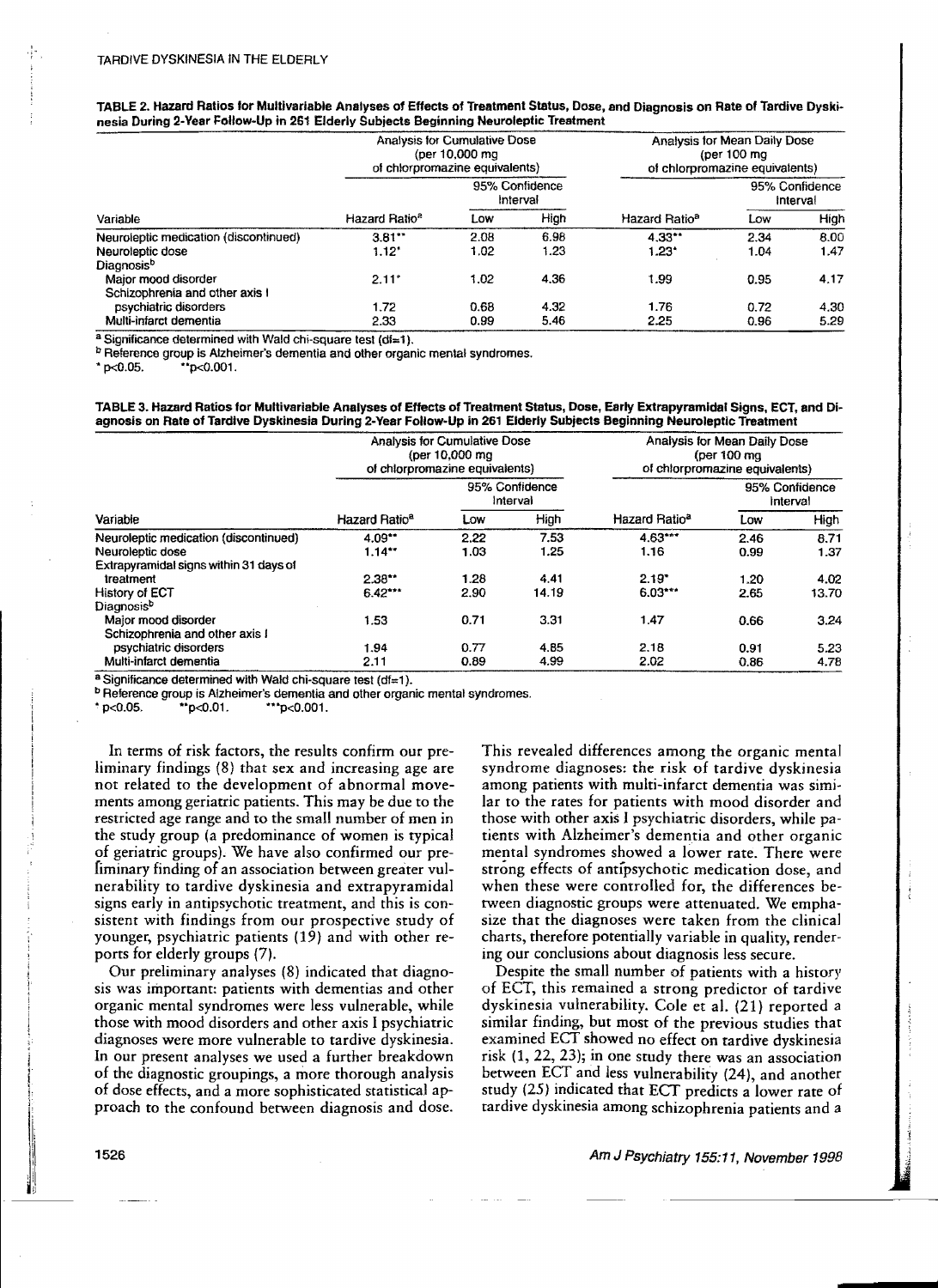higher rate among patients with mood disorder. Our finding may actually reflect a diagnostic effect. The mood disorder diagnosis may encompass a heteroge~ neous subset of this study group. Those treated with ECT could be a subgroup of patients with relatively severe or "true" mood disorders, more like those in younger age groups who have been found to be especially vulnerable to tardive dyskinesia (18).

 $\bullet$  .  $\bullet$ 

ECT's effects on the blood-brain barrier may also be relevant. Electrically induced seizures cause a transient disruption of the blood-brain barrier. The resulting enhanced permeability may produce higher brain concentrations of concurrently administered neuroleptics. There is evidence that peripheral levels of neuroleptics are transiently increased by ECT, but there are no data on eNS levels in humans (26). Further, some studies have shown enhanced dopamine-mediated behaviors, such as hypermotility and stereotypy, after ECT. Krueger and Sackheim (26) emphasized that this increase in dopaminergic tone is usually attributed to changes in  $D_1$  rather than  $D_2$  receptor function. Since it is clear that ECT has antipsychotic properties, it may not be surprising to see some effects in dopaminergic systems; however, the mechanism is far from dear, and the data regarding tardive dyskinesia are not adequate for drawing firm conclusions.

Questions may be raised about the validity of the diagnosis of drug-induced dyskinesia among geriatric patients, given their high rate of neuromedical conditions that themselves may be associated with abnormal movements resembling tardive dyskinesia and given· the high rates of spontaneous dyskinesia in elderly patients reported in the literature. The 5% spontaneous dyskinesia rate we have observed is lower than the rates in some earlier surveys (27, 28). When movements emerge in the course of antipsychotic treatment among subjects free of movements before treatment, one may infer that the movements are not solely the result of a preexisting neuromedical condition. It is possible that short-term treatment by itself may not be sufficient to cause tardive dyskinesia but may contribute to the development of movements in neurologically predisposed individuals. In our study patients with diagnoses of organic mental syndromes other than multiinfarct dementia had a lower rate of tardive dyskinesia than did those with other axis I psychiatric diagnoses, . and those with multi-infarct dementia had a nonsignificantly higher rate of tardive dyskinesia than patients with other organic mental syndrome diagnoses. This suggests that not all "organic" syndromes are potential predisposing factors for tardive dyskinesia.

The syndromes that are classified as organic mental disorders in DSM-I1I-R differ in terms of neurological systems affected, as well as etiology. Thus, it is not surprising that they may differ in their association with development of tardive dyskinesia. Multi-infarct dementia is associated with demonstrable structural brain abnormalities. It would be of interest to investigate whether the greater liability to tardive dyskinesia within the multi-infarct group is associated with specific structural lesions (such as those to the basal ganglia).

Since diabetes is a risk factor for cerebrovascular disease, including multi-infarct dementia, this is a possible mechanism for the connection between diabetes and abnormal movements that we (29) and others (30, 31) have reported. The fact that we failed to maintain the diabetes finding at a statistically significant level in this larger group may be related to our dependence on chart evidence rather than direct examination for presence of diabetes. Both diabetes and cerebrovascular insult are age-related factors that may underlie the heightened vulnerability of older people to tardive dyskinesia.

Our findings point up the need to investigate alternative treatments for patients in this age group. The newgeneration antipsychotic agents are obvious considerations. Clozapine (32) and olanzapine (33) have been reported to have less tardive dyskinesia liability than the conventional drugs, but little is known about use of the new drugs for elderly subjects. This area of research clearly deserves attention.

#### **REFERENCES**

- 1. Kane JM, Smith J: Tardive dyskinesia; prevalence and risk factors-1959-1979. Arch Gen Psychiatry 1982; 39:473-481
- 2. Smith JM. Baldessarini RJ: Changes in prevalence, severity, and recovery in tardive dyskinesia with age. Arch Gen Psychiatry 1980; 37:1368--1371
- 3. Khot V, Wyatt RJ: Not all that moves is tardive dyskinesia. Am J Psychiatry 1991; 148:661-006
- Tardive Dyskinesia: A Task Force Report of the American Psychiatric Association. Washington, DC, APA, 1992
- 5. Harrington C, Tompkins C, Curtis M, Grant L: Psychotropic drug use in long-term care facilities: a review of the literature. Gerontologist 1992; 32:822-833
- 6. Yassa A, Nastase C, Dupont D, Thibeau M: Tardive dyskinesia in elderly psychiatric patients: a 5-year study. Am J Psychiatry 1992; 149:1206-1211
- 7, Jeste DV, Caligiuri MP. Paulsen JS. Heaton RK. lacro JP. Harris MJ, Sailey A. FeU AL. McAdams LA: Risk of tardive dyskinesia in older patients: a prospective longitudinal study of 266 outpatients. Arch Gen Psychiatry 1995; 52:756-765
- 8. Saltz BL, Woerner MG, Kane JM, Lieberman JA, Alvir JMJ, Bergmann KJ, Blank K. Koblenzer J, Kahaner K: Prospective study of tardive dyskinesia incidence in the elderly. JAMA 1991; 266:2402-2406
- 9. Guy W (ed): ECDEU Assessment Manual for Psychopharmacology: Publication ADM 76-33S. Washington, DC. US Department of Health, Education, and Welfare. 1976
- 10. Schooler NR. Kane JM: Research diagnoses for tardive dyskinesia (letter), Arch Gen Psychiatry 1982; 39:486-487
- 11. Folstein MF, Folstein SE, McHugh PR: "Mini-Mental State": a practical method lor grading the cognitive state of pallents for the clinician. J Psychiatr Res 1975; 12:189-198
- 12. Woerner MG, Mannuzza S. Kane JM: Anchoring the SPRS: an aid to improved reliability. Psychopharmacol Bull 1988; 24: 112-117
- 13. Simpson GM. lee JH. Zoubok B, Gardos G: A rating scale for tardive dyskinesia. Psychopharmacology (Berl) 1979; 64: 171-179
- 14. Simpson GM, Angus JWS; A rating scale for extrapyramidal side effects. Acta Psychiatr Scand Suppl 1970; 212:11--19
- 15. SAS/STAT Software: Changes and Enhancements. Release 6.10. Cary, NC, SAS Institute, 1994
- 16. SAS/STAT User's Guide, version 6, 4th ed. vol 2. Cary, NC, SAS Institute, 1989